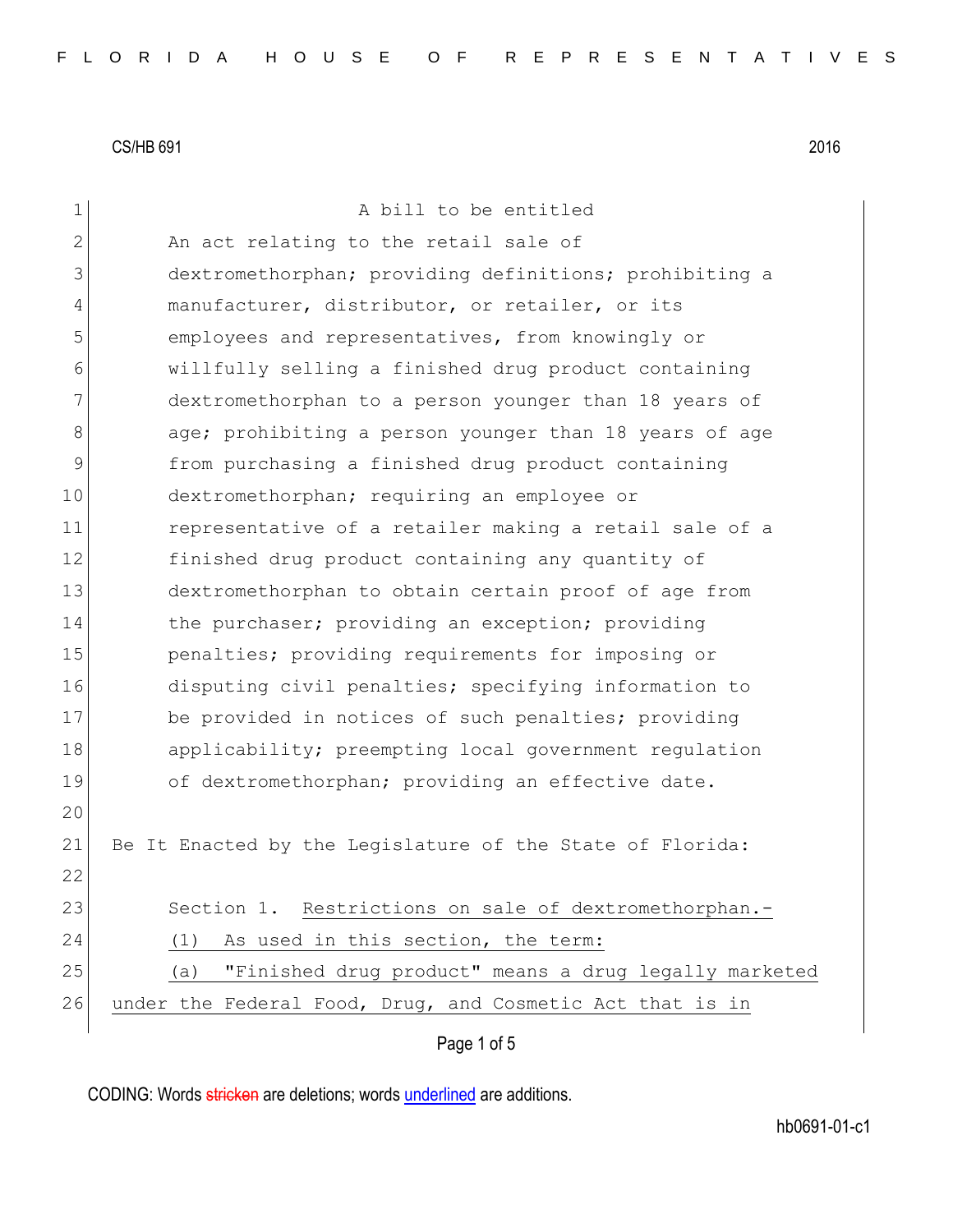| 27 | finished dosage form. For purposes of this section, the term     |
|----|------------------------------------------------------------------|
| 28 | "drug" has the same meaning as provided in s. 499.003(18).       |
| 29 | "Proof of age" means any document issued by a<br>(b)             |
| 30 | governmental agency that contains the date of birth and a        |
| 31 | description or photograph of the person purchasing the finished  |
| 32 | drug product. The term includes, but is not limited to, a        |
| 33 | passport, a driver license, or an identification card issued by  |
| 34 | this state, another state, or any branch of the United States    |
| 35 | Armed Forces.                                                    |
| 36 | (2) (a) A manufacturer, distributor, or retailer, or its         |
| 37 | employees and representatives, may not knowingly or willfully    |
| 38 | sell a finished drug product containing any quantity of          |
| 39 | dextromethorphan to a person younger than 18 years of age.       |
| 40 | (b) A person younger than 18 years of age may not purchase       |
| 41 | a finished drug product containing any quantity of               |
| 42 | dextromethorphan.                                                |
| 43 | (3) An employee or representative of a retailer making a         |
| 44 | retail sale of a finished drug product containing any quantity   |
| 45 | of dextromethorphan must require and obtain proof of age from    |
| 46 | the purchaser before completing the sale, unless from the        |
| 47 | purchaser's outward appearance the person making the sale would  |
| 48 | reasonably presume the purchaser to be 25 years of age or older. |
| 49 | Each sales location of a manufacturer, distributor,<br>$(4)$ (a) |
| 50 | or retailer whose employee or representative, during the course  |
| 51 | of the employee's or representative's employment or association  |
| 52 | with the manufacturer, distributor, or retailer, sells           |
|    |                                                                  |

## Page 2 of 5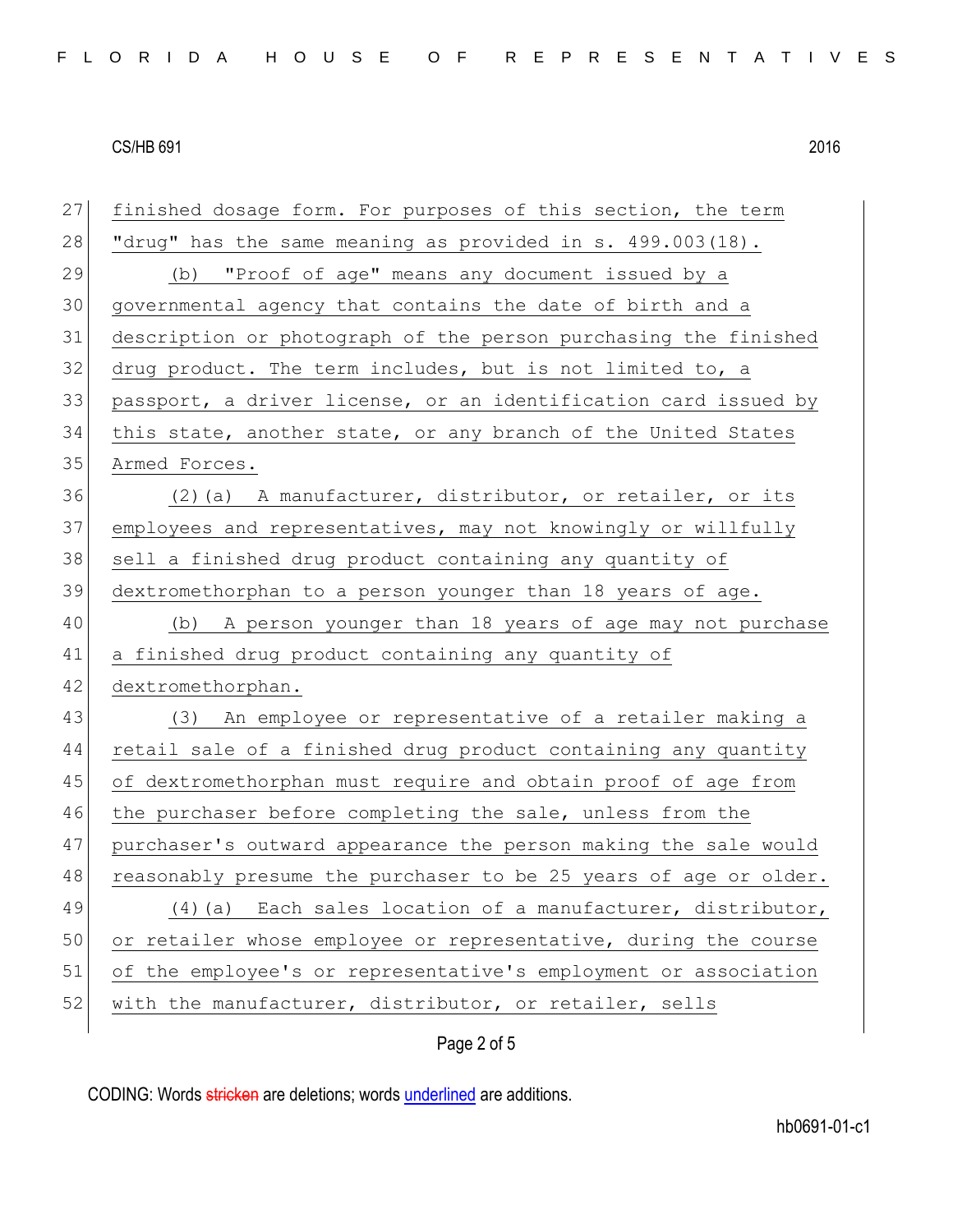53 dextromethorphan in violation of this section is subject to a 54 written warning for an initial violation or, for each subsequent 55 violation, a civil penalty of not more than \$100, which shall 56 accrue and may be recovered in a civil action brought by the 57 local jurisdiction. A manufacturer, distributor, or retailer who 58 demonstrates a good faith effort to comply with this section is 59 not subject to the civil penalty. 60 (b) An employee or representative of a manufacturer, 61 distributor, or retailer who, during the course of the 62 employee's or representative's employment or association with 63 the manufacturer, distributor, or retailer, sells 64 dextromethorphan in violation of this section is subject to a 65 written warning. 66 (c) A person who possesses or receives dextromethorphan 67 with the intent to distribute to a person younger than 18 years 68 of age in violation of this section is subject to a civil 69 penalty of not more than \$25 for each violation, which shall 70 accrue and may be recovered in a civil action brought by the 71 local jurisdiction. Notice of a civil penalty issued to a person 72 pursuant to this paragraph shall include information regarding 73 how to dispute the civil penlaty and shall clearly state that 74 the violation is a noncriminal violation. 75 (5) Notice of a civil penalty issued to a manufacturer, 76 distributor, or retailer pursuant to this section shall be 77 provided to the manager on duty at the time the notice is 78 issued. If a manager is not available, a local law enforcement

Page 3 of 5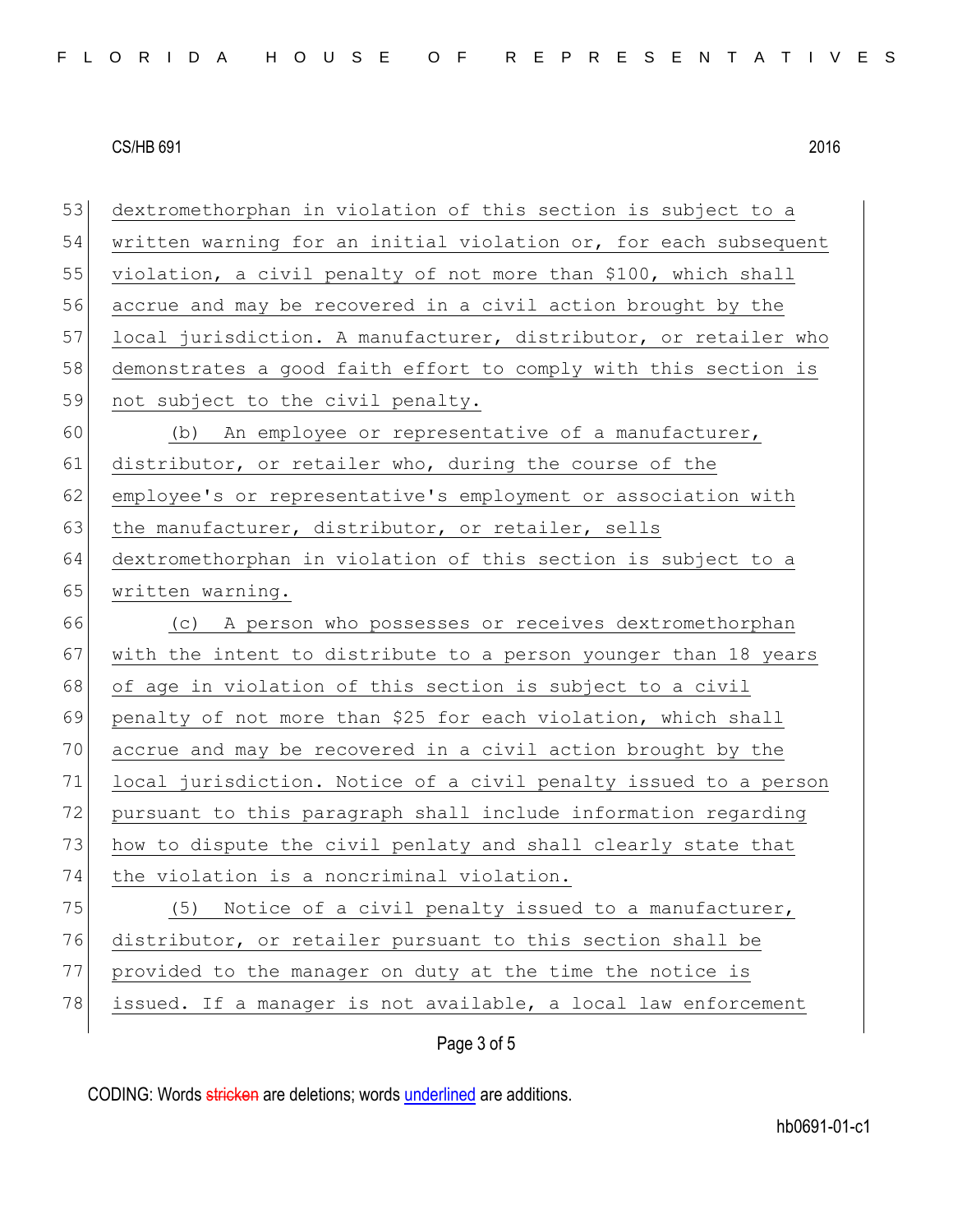| 79  | officer shall attempt to contact the manager to issue the        |
|-----|------------------------------------------------------------------|
| 80  | notice. If the local law enforcement officer is unsuccessful in  |
| 81  | contacting the manager, he or she may leave a copy of the notice |
| 82  | with an employee and mail a copy of the notice to the owner's    |
| 83  | business address, as filed with the Department of State, or he   |
| 84  | or she may return to issue the notice at a later time. A notice  |
| 85  | of civil penalty shall provide:                                  |
| 86  | The date and approximate time of the sale in violation<br>(a)    |
| 87  | of this section.                                                 |
| 88  | The location of the sale, including the address.<br>(b)          |
| 89  | The name of the employee or representative that<br>(C)           |
| 90  | completed the sale.                                              |
| 91  | Information regarding how to dispute the civil<br>(d)            |
| 92  | penalty.                                                         |
| 93  | Notice that the violation is a noncriminal violation.<br>(e)     |
| 94  | (6)<br>To dispute the civil penalty, the recipient of the        |
| 95  | notice must notify the clerk of the county court in the          |
| 96  | jurisdiction in which the violation occurred of the dispute in   |
| 97  | writing within 15 days after receipt of the notice. The local    |
| 98  | jurisdiction, through its duly authorized officers, shall hold a |
| 99  | hearing in the court of competent jurisdiction when a notice of  |
| 100 | a violation of this section is issued, when the violation is     |
| 101 | disputed, and when the recipient is issued the notice of civil   |
| 102 | penalty by a local law enforcement officer employed by or acting |
| 103 | on behalf of the jurisdiction. If the court finds in favor of    |
| 104 | the jurisdiction, the court shall require payment of the civil   |
|     |                                                                  |

Page 4 of 5